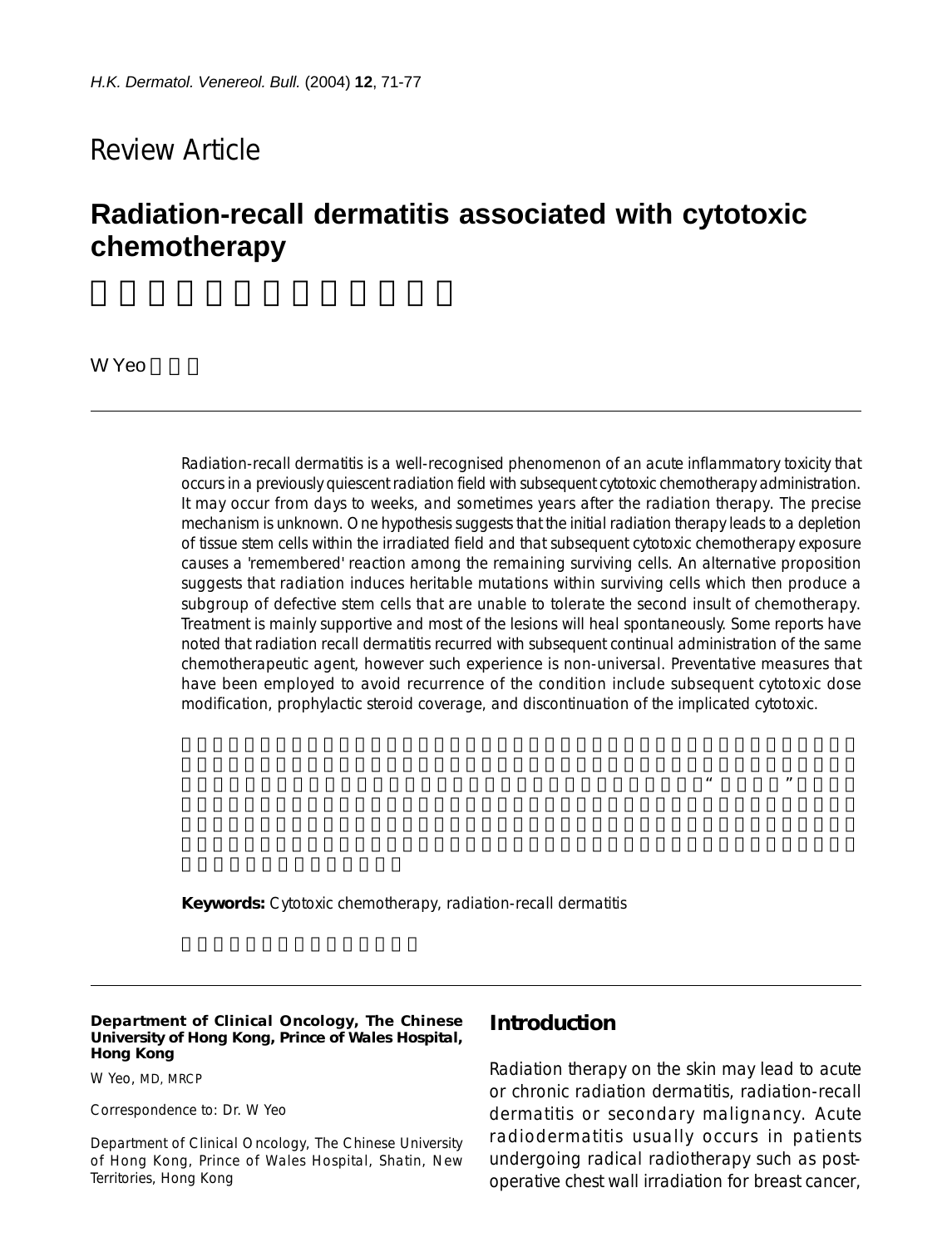where the reaction becomes apparent around day 14 of a four-week course of treatment. Epilation occurs in the initial stage, followed by erythema, which is accompanied by warmth and oedema over the irradiated skin. The skin may become pruritic and pigmented. Dry and occasionally wet desquamation may become evident. The regeneration of new skin occurs about a week after the completion of radiotherapy and recovery is usually complete within three weeks of finishing treatment. In chronic radiodermatitis, by contrast, the skin reaction may be permanent. Ischaemia, pigmentation of varying degrees, thickening due to fibrosis, telangiectasia and late ulceration may occur. Radiation-recall dermatitis is the occurrence, with subsequent chemotherapy administration, of an acute inflammatory toxicity in a previously quiescent radiation field. Apart from reactivation in the skin, the buccal mucosa, lungs, oesophagus and other intestinal epithelium, heart and bladder mucosa may also be involved.1-5 Radiation-recall has also been thought to be a delayed form of radiosensitisation.5 As a consequence, while it is generally considered as an unwanted side effect, it may be useful in the potentiation of radiation therapy when concurrent chemo-radiation is applied.

#### **Associated agents**

There are a number of agents that have been reported to cause radiation recall phenomena (Table 1). These include the anti-neoplastic antibiotics (actinomycin, doxorubicin, daunorubicin, bleomycin), cytarabine, lomustine, cyclophosphamide, fluorouracil, hydroxyurea, mercaptopurine, methotrexate, trimethotrexate, vinblastine, melphalen, etoposide and tamoxifen.<sup>6-14</sup> More recently, newer cytotoxic agents including the taxanes (paclitaxel and docetaxel),15,16 oxaliplatin,17 gemcitabine,18 capecitabine,<sup>19</sup> and interferon alfa-2b<sup>20</sup> have also been reported to be associated with radiation therapy recall reactions. Furthermore, steroid withdrawal has also been reported to activate latent radiation injury to the heart and lungs.<sup>1,4</sup>

### **Prevalence**

The prevalence of radiation recall dermatitis differs between chemotherapeutic agents. Apart from the anti-neoplastic antibiotics, most information on other agents has been based on isolated case reports. For dactinomycin, Tan et al<sup>21</sup> reported that of a total of 57 patients who had irradiation prior to dactinomycin therapy, 27 (47%) developed

**Table 1.** Agents that have been reported to be associated with radiation recall reactions

#### **Antineoplastic antibiotics**

Bleomycin Dactinomycin **Daunorubicin** Doxorubicin

# **Taxanes**

Docetaxel Paclitaxel

#### **Antimetabolites**

Cytarabine Florouracil Mercaptopurine Methotrexate **Trimetrexate** 

#### **Alkylating agents**

Cyclophosphamide Melphalan

# **Vinca alkaloids**

Etoposide Vinblastine

#### **Others**

Hydroxycarbamide Lomustine Tamoxifen Capecitabine **Oxaliplatin Gemcitabine** Interferon alfa-2b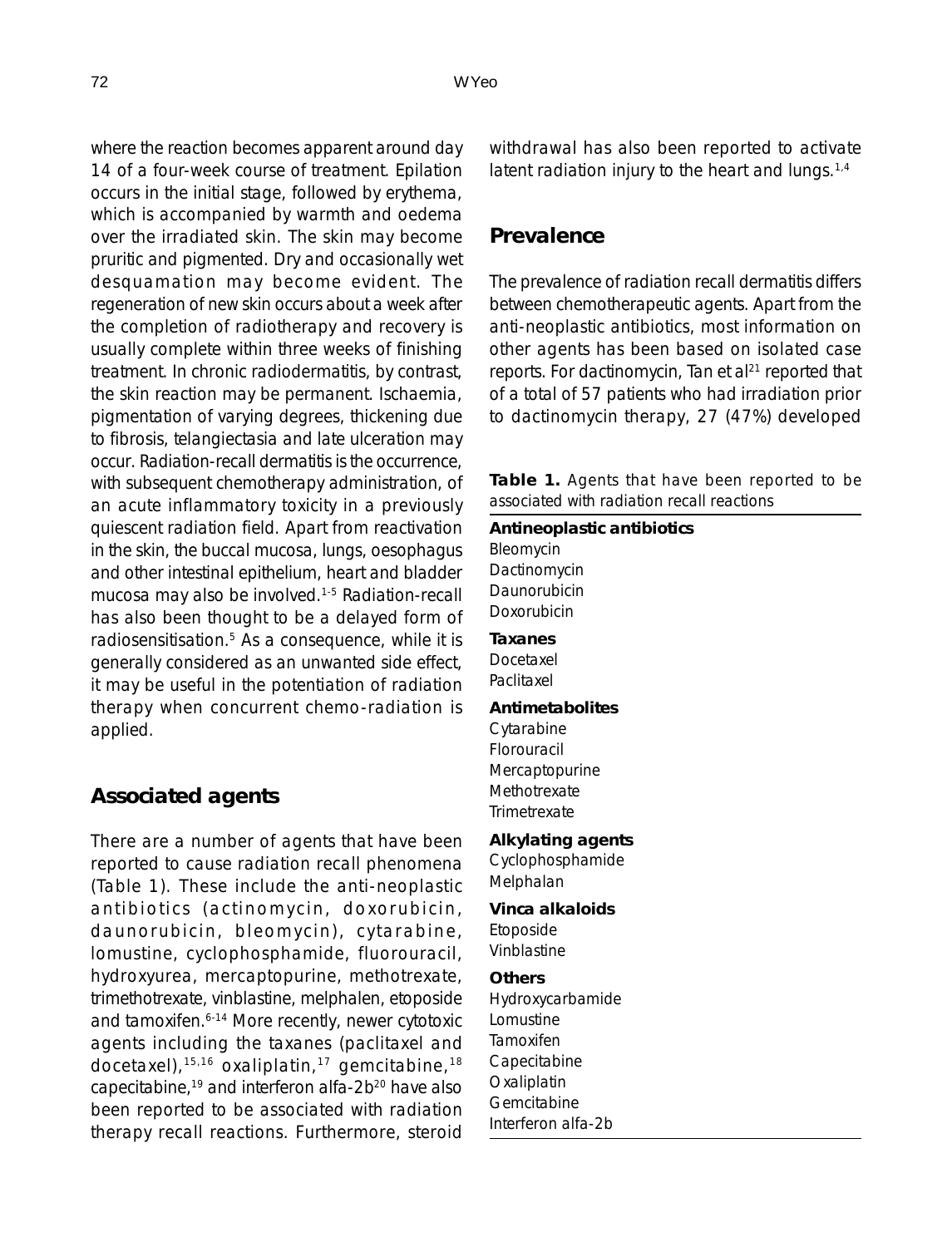cutaneous reactions over the previously irradiated areas.

With newer agents like the taxanes, for a group of patients who had prior radiotherapy, subsequent administration of docetaxel (eight as single agent therapy, 24 as combination therapy with an anthracycline) resulted in two out of 32 patients (6%) developing radiation recall dermatitis over previous irradiated areas;<sup>16</sup> however, the possible role of epirubicin in the recall reaction in one of these cases could not be totally excluded.

# **Clinical and histological features**

The clinical features are described with the patient illustrated in Figure 1. This patient was treated with radiotherapy for his nasopharyngeal carcinoma two years ago. He presented with metastatic lung disease and was treated with paclitaxel-carboplatin combination chemotherapy (which required dexamethasone as part of the standard pre-medication). A few days after the first dose of cytotoxic treatment, a skin rash appeared over the neck. This was managed as cellulitis with antibiotics, after which the lesion resolved. After the second cycle of chemotherapy, there was reappearance of the skin rash over the neck region. The lesion was well-demarcated, erythematous and occurred over both sides of the neck with sparing of the midline region; the patient also developed mucositis and laryngitis with laryngeal oedema that required tracheaostomy.

Apart from the usual results of radiationchemotherapy interactions on the skin such as erythema followed by dry desquamation (Figure 1), there may be associated painful vesicles and oozing, in the most severe of cases, necrosis and persistent painful ulcerations.

Biopsies from the affected skin showed epidermal dysplasia, keratinocytes with features of necrosis, increased mitotic figures, and a mixed inflammatory infiltrate; and in some cases, psoriasiform dermatitis with clearing within cells in the upper layers of the epidermis have been observed. Additional dermal changes included dermal fibrosis, vasodilatation, and atypical fibroblasts. Moderate to marked solar elastosis could be seen. Further, there appeared to have increased p53 immunohistochemical staining in the affected skin when compared with areas that have not been irradiated.<sup>22</sup>

### **Time interval from radiation**

Radiation-recall dermatitis may occur from days to weeks and sometimes years after the radiation therapy. The skin reaction may or may not be preceded by clinically apparent radiation damage in the involved organ. In patients who received anthracyclines after radiation therapy, most cases of recall dermatitis have developed four to seven days after the injection of the drug and within four months of the radiation therapy;



radiation-recall dermatitis over previous radiotherapy field in the neck area.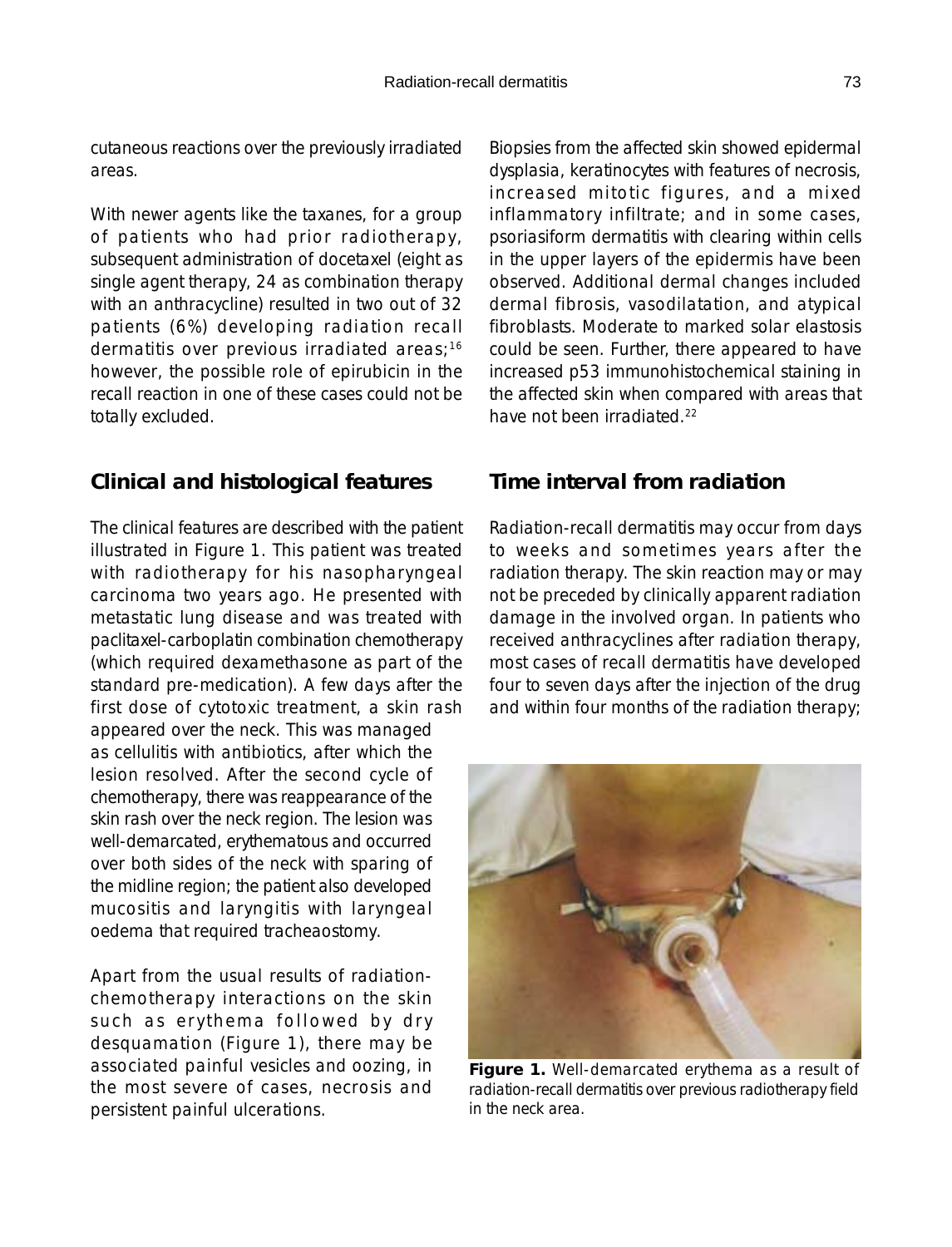the recall dermatitis may last for up to seven days. However, the skin reaction may develop up to 17 months after radiation therapy when the drug is given.<sup>6</sup>

D'Angio et al<sup>7</sup> observed that the severity of the reaction was greatest when the interval between radiation therapy and chemotherapy was shortest. In animal studies, radiation-recall pneumonitis was more severe among animals given doxorubicin within two months than at three months after lung irradiation.<sup>22</sup>

Studies have suggested that different drug and dose-timing combinations may influence the onset of radiation recall dermatitis. In a case study reported by the author, the radiation recall dermatitis occurred not with the first dose of docetaxel, but after a second dose of the cytotoxic, which was 49 days after radiation, and a 'threshold' radiation dose for the recall reaction was reported to be between 16.8 and 18.7 Gy.<sup>16</sup> While in a case of Kaposi sarcoma treated with radiotherapy,<sup>8</sup> recall dermatitis with a second dose of bleomycin occurred 15 days later in an area that was being treated to 40 Gy; there was no reaction in the other areas that were treated with 20 or 8 Gy. Similarly, Sears described recall dermatitis in two treated fields in the same patient who received hydroxyurea, one occurring in a field given 30 Gy with a 44-day interval compared to the other with a field given 16 Gy with a 20-day interval.13

#### **Interactions between radiation and cytotoxic agents**

Enhanced radiation injury by cytotoxic agents has been seen following even low doses of radiation (12 to 26 Gy).<sup>22</sup> Three types of interactions between the chemotherapeutic agent, the tissue irradiated and the effect of radiotherapy that is enhanced have been described by Phillips and Fu.22 In the first type, broad-spectrum radiosensitisers such as the anti-neoplastic antibiotics, in particular, doxorubicin and dactinomycin appear to affect any tissue irradiated. The second type of interaction involves chemotherapeutic agents that tend to be tissue specific in their toxic effects, e.g. bleomycin which is toxic to the lungs, cyclophosphamide which is toxic to the bladder mucosa and doxorubicin which is a broad-spectrum sensitiser that is especially toxic to the heart and skin. Radiation to these tissues enhances the known toxic effect of the agent on the tissue. These two types of interactions can be predicted to a certain extent. The third type of interaction may involve any of the types of chemotherapy agents where radiation injury is enhanced without any evidence of a toxic effect when the drug is used alone. This interaction seems to be much less common and is more difficult to predict. These three types of interactions can be observed when the drug is given concurrently or subsequently after irradiation as a recall phenomenon.

# **Possible mechanisms**

The precise mechanism of radiation-recall dermatitis remains unknown. Most of the drugs involved are DNA-intercalating agents such as the anti-neoplastic antibiotics, which disrupt the DNA molecule, and also trigger the formation of free radicals. Radiation also cleaves DNA and renders it vulnerable to free radical attack. One possible mechanism is that these agents inhibit cellular recovery after radiation exposure via inhibition of DNA repair.<sup>22</sup> Agents like paclitaxel act by stabilising microtubules and hence selectively blocks cells in the most radio-sensitive phase of the cell cycle (G2/M). Recent in vitro studies using cell lines have shown that taxanes may be acting as cell cycle selective radiosensitisers, but it is unclear how this action correlates with an ability to reactivate latent radiation effects in normal tissues.<sup>23</sup>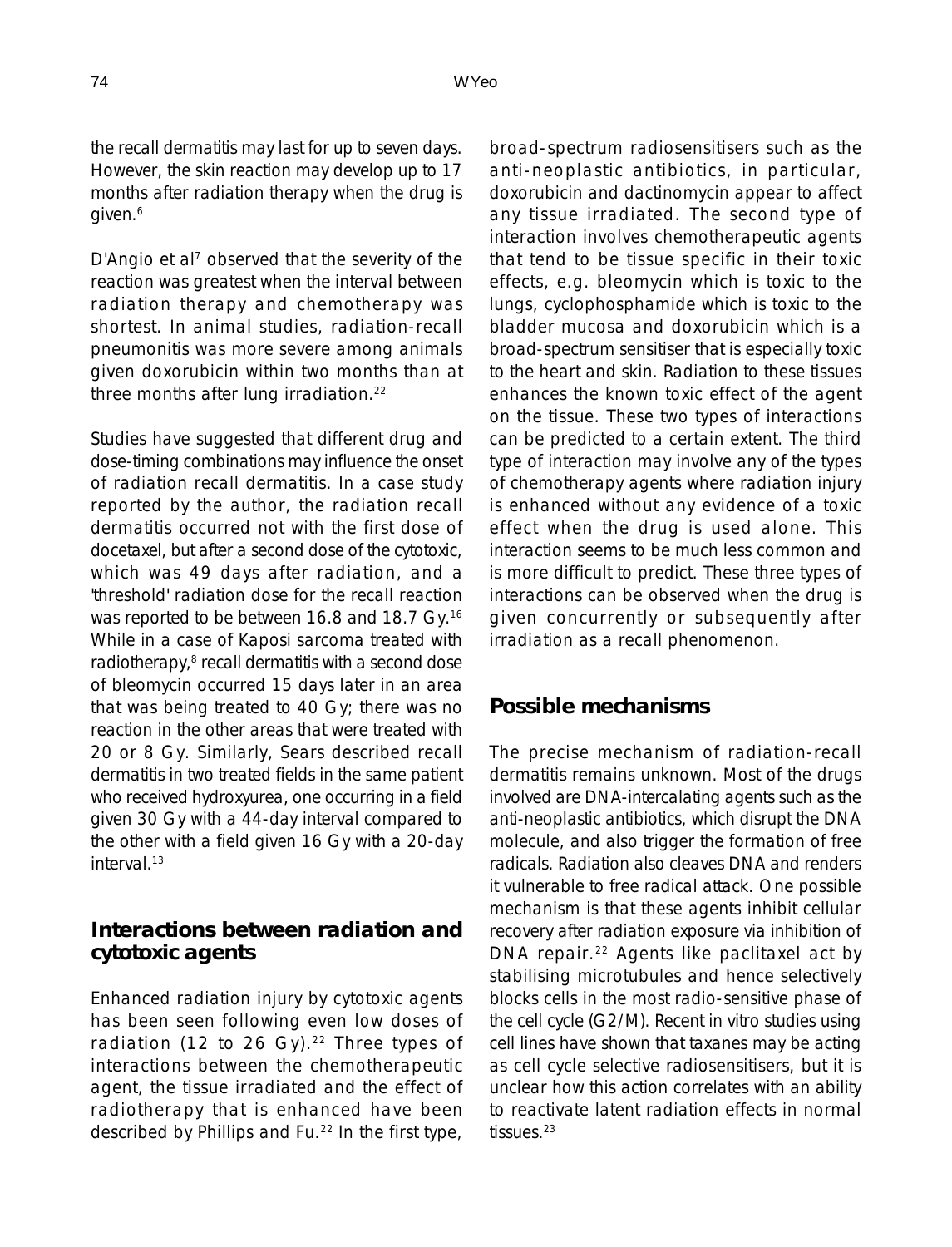It has been suggested that the initial radiation therapy leads to a depletion of tissue stem cells within the irradiated field and that subsequent cytotoxic exposure causes a 'remembered' reaction among the remaining surviving cells.

An alternative proposition has been supported by a study from Seymour et al<sup>24</sup> in which, after a dose of radiation, lethal mutations were produced among surviving cells, which then produce a subgroup of defective stem cells that are unable to tolerate the second insult of chemotherapy. They proposed that surviving cells could pass the lethal defects along to their descendants. Further, even though a tissue would appear to be fully reconstituted after a course of radiation therapy, a significant proportion of stem cells would be incapable of further proliferation leading to an enhanced response to the second therapy.<sup>25</sup> However, work by Kitani et al<sup>25</sup> appeared to have disproved this theory. By using irradiation at different dose rates, they demonstrated that subeffective damage that led to lethal mutations could undergo considerable repair. Finally, while the host immune response has been suggested to be associated with the development of recall reactions, the observation that the latter usually occur at the time when significant immunosuppression exists suggest that such tissue response is not an immune-mediated event.11

# **Genetic susceptibility**

Certain genetic disorders may manifest enhanced radiosensitivity. One of the most interesting inherited diseases in this respect is ataxia telengiectasia (AT). AT carriers have been observed to be more prone to enhanced radiosensitivity, 26 and this has been supported by in vitro studies on cell cultures.27 Furthermore, exposure to ionising radiation results in activation of complex signal transduction pathways, which eventually shape the response of cells. Some of the important pathway responses include the transcription factor p53 pathway, MAP kinase (MAPK) cascades and nuclear transcription factor-κB (NF-κB) activation, as well as signaling events initiated at the cell membrane and within the cytoplasm. Alterations on gene expression play roles both as intermediaries in signaling and downstream effector genes. Differences in cell type, interindividual genetic differences and crosstalk occurring between signaling pathways may help to channel radiation stress signals between cell cycle delay, enhance DNA repair, and apoptosis. These differences may in turn help determine likelihood of late effects of radiation exposure.<sup>28</sup>

### **Management**

Most radiation recall dermatitis will resolve spontaneously without specific treatment. However, as in one report of recall supraglotitis, the administration of corticosteroid may be life saving.<sup>29</sup>

In most cases of radiation recall dermatitis, the affected patients were not rechallenged with the same implicated drug. To date, apart from the patient illustrated in Figure 1, 15 other patients have been reported to be rechallenged with the same implicated drug for the recall dermatitis.<sup>30</sup> Of the 16 patients, 11 showed recurrence of the skin reaction (with four having milder reactions). Of these, five were rechallenged with a further dose, and three showed recurrence of the reaction. In the five cases successfully rechallenged without recurrence of the recall dermatitis, three received treatment modifications prior to receiving the same cytotoxic, that is, either a dose reduction (in one), or the use of prophylactic steroid cover (in one), or both (in the remaining one). For those who had recurring lesions upon rechallenging, only one patient (Figure 1) received steroid cover (as part of the pre-medication for paclitaxel); treatment modifications were not adopted in the others. However, it is noteworthy that for those who did not have the recurrence of the reaction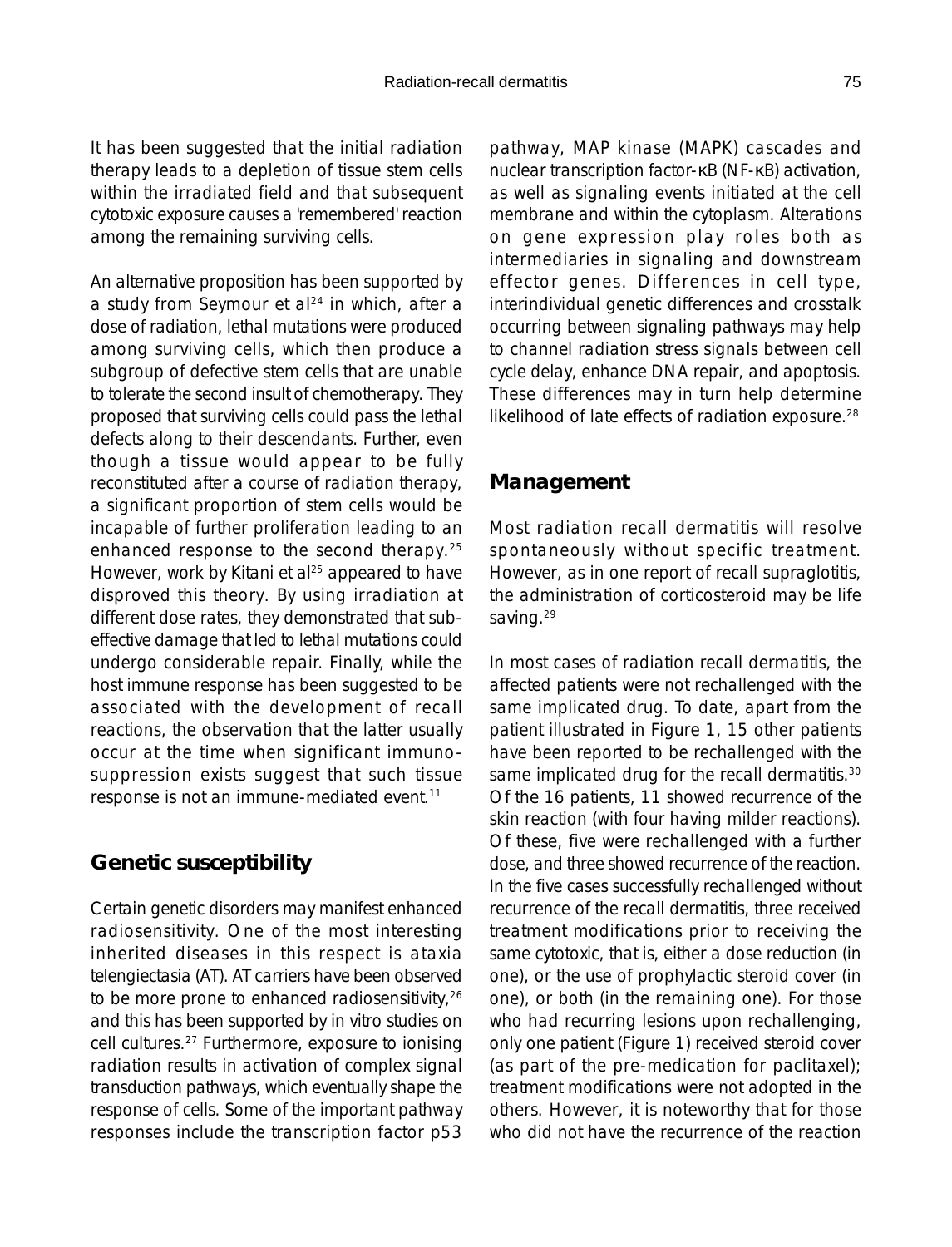(two patients on the first rechallenge and two on the second rechallenge), neither of the prophylactic measures was employed. Thus, the role of these prophylactic measures remains unclear. Based on these data, there is as yet no means of predicting an individual's risk of developing recall dermatitis in terms of a drug dose threshold or a specific time period after radiotherapy when the chemotherapeutic agent is administered.

#### **Conclusion**

With the wider application of radiotherapy and chemotherapy in treating malignant disease, familiarity with radiation recall reactions and their potential complications may expedite early diagnosis and appropriate management. The drug and time-dose relationship that bring about the radiation recall reactions remains unclear. Thus, the decision as to whether a specific chemotherapeutic agent should be continued after the occurrence of radiation recall dermatitis will depend on a number of factors. Having taken into account the availability of alternative therapy, these include individual patient wishes in continuing an effective anti-tumour treatment, the clinical judgment as to the potential risk (severity of the recall reaction) and the possible benefit gained (in terms of drug efficacy in tumour control) from continuing the same treatment.

Genetic studies using the tools of the postgenomic era will enable high throughput studies of the multiple changes resulting from the interplay of radiation signaling pathways. Gene expression profiling, in particular, shows great promise, both in terms of insight into basic molecular mechanisms and for the future hope of biomarker development and individual tailoring of cancer therapy.

#### **References**

- 1. Eifel PJ, McClure S. Severe chemotherapy-induced recall of radiation mucositis in a patient with non-Hodgkin's lymphoma of Waldeyer's ring. Int J Radiat Oncol Biol Phys 1989;17:907-8.
- 2. Mclnerney DP, Bullimore J. Reactivation of radiation pneumonitis by adriamycin. Br J Radiol 1977;50: 224-7.
- 3. Aristizabal SA, Miller RC, Schlichtemeier AL, Jones SE, Boone ML. Adriamycin-irradiation cutaneous complications. Int J Radiat Oncol Biol Phys 1977;2: 325-31.
- 4. Cassady JR, Richter MP, Piro AJ, Jaffe N. Radiationadriamycin interactions: preliminary clinical observations. Cancer 1975;36:946-9.
- 5. Kellie SJ, Plowman PN, Malpas JS. Radiation recall and radiosensitization with alkylating agents. Lancet 1987; 1:1149-50.
- 6. Redpath JL, Colman M. The effect of adriamycin and actinomycin D on radiation-induced skin reactions in mouse feet. Int J Radiat Oncol Biol Phys 1979;5:483-6.
- 7. Pui CH, de Graaf SS, Dow LW, Rodman JH, Evans WE, Alpert BS, et al. Phase I clinical trial of orally administered 4-demethoxydaunorubicin (idarubicin) with pharmacokinetic and in vitro drug sensitivity testing in children with refractory leukemia. Cancer Res 1988; 48:5348-52.
- 8. Stelzer KJ, Griffin TW, Koh WJ. Radiation recall skin toxicity with bleomycin in a patient with Kaposi sarcoma related to acquired immune deficiency syndrome. Cancer 1993;71:1322-5.
- 9. Vonessen CF, Kligerman MM, Calabresi P. Radiation and 5-fluorouracil: A controlled clinical study. Radiology 1963; 81:1018-27.
- 10. Nemechek PM, Corder MC. Radiation recall associated with vinblastine in a patient treated for Kaposi sarcoma related to acquired immune deficiency syndrome. Cancer 1992;70:1605-6.
- 11. Parry BR. Radiation recall induced by tamoxifen. Lancet 1992;340:49.
- 12. Camidge DR. Methotrexate-induced radiation recall. Am J Clin Oncol 2001;24:211-3.
- 13. Sears ME. Erythema in areas of previous irradiation in patients treated with hydroxyurea (NSC-32065). Cancer Chemother Rep 1964;40:31-2.
- 14. Fontana JA. Radiation recall associated with VP-16- 213 therapy. Cancer Treat Rep 1979;63:224-5.
- 15. Shenkier T, Gelmon K. Paclitaxel and radiation-recall dermatitis. J Clin Oncol 1994;12:439.
- 16. Yeo W, Leung SF, Johnson PJ. Radiation-recall dermatitis with docetaxel: establishment of a requisite radiation threshold. Eur J Cancer 1997;33:698-9.